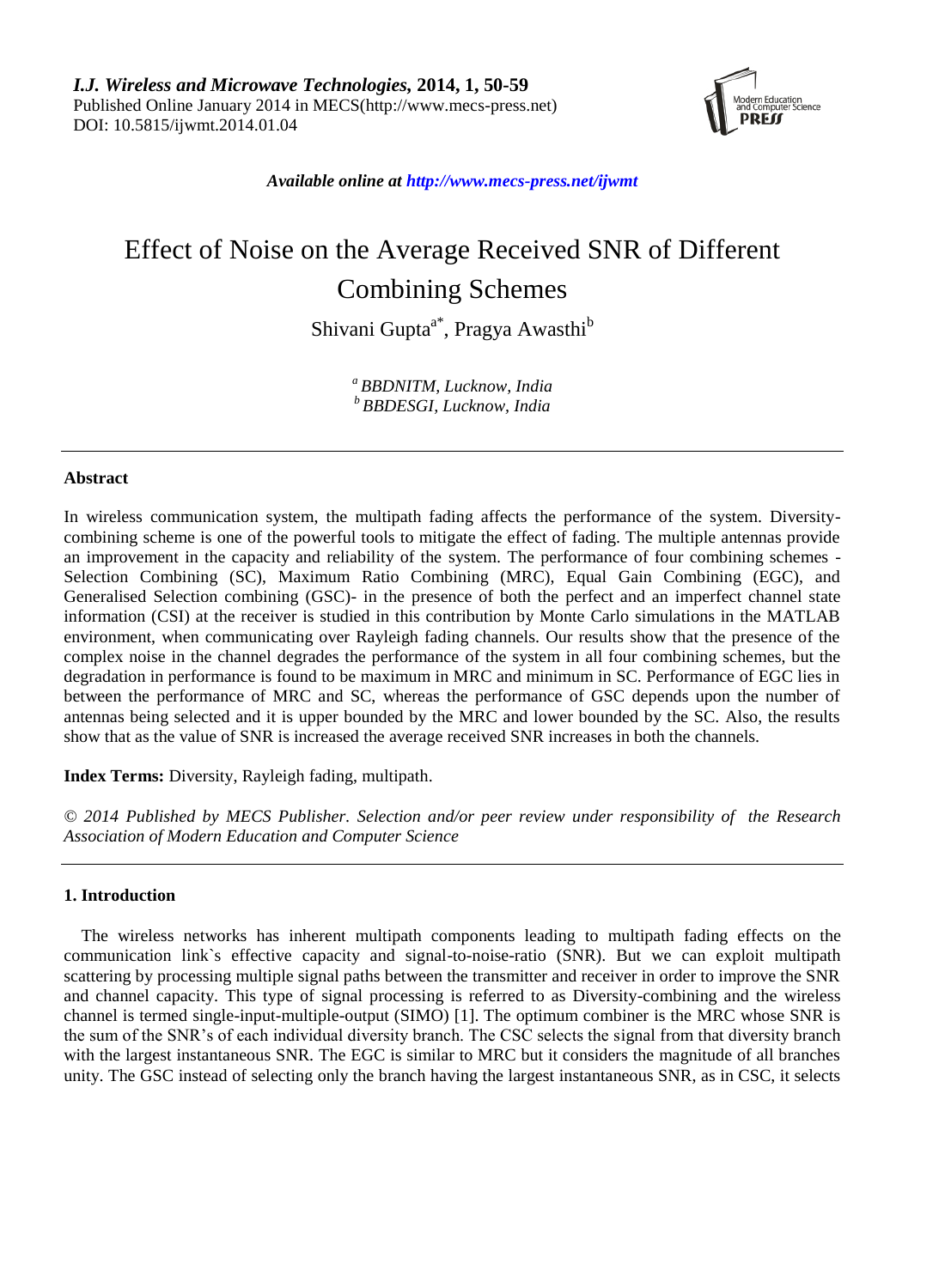the m largest signals from L total diversity branches and then coherently combines them. After selecting the m branches we can use either MRC or EGC. Since the schemes require SNR estimation at the receiver, two cases can be explored: perfect channel states information at receiver (CSIR) and imperfect channel states information at receiver. In a separate study [2], we presented the performance of all four combining schemes in the presence of perfect CSIR, and we observed that MRC is the optimal combiner scheme but with added complexity and system cost, while CSC was simpler to implement but provides minimum SNR gain. Also EGC performance is comparable to MRC, while performance of GSC is upper bounded by MRC and lower bounded by CSC.

In this paper for introducing imperfectness in CSI, various level of complex noise is added in complex channel matrix. The performance of all combining schemes deteriorates as the errors were introduced into the estimation of channel coefficients. But the effect is found to be maximum in MRC and minimum in CSC. This is due to the fact that MRC needs perfect estimation of the signal for coherent combination in order to improve link reliability, and for this it needs to track both the phase and amplitude of the signals. Whereas, CSC needs not to track the phase and amplitude since it requires only the measurement of highest SNR. Also, the effect on EGC is comparable to MRC but is less since it tracks only the phase and combines the signals after co-phasing by giving equal weights to all signal paths. The performance of GSC depends upon the selection of number of antennas.

The purpose of this research is to study the feasibility of diversity combining schemes in the wireless communication. Since wireless communication has inherent noise, which cannot be avoided. The results help to determine the selection of combining scheme depending upon the requirement of the application. Various researches have been made in the field of diversity techniques for their practical implementations. The study of FPGA implementation of a supra-optimal receiver diversity combining technique, generalized maximal ratio combining (GMRC) is presented in [1], which can be benefited most by the internet associated wireless peripheral systems. In [3] authors states that the macrodiversity concepts based on MRC have long been applied to the CDMA cellular uplink, mostly in the context of soft handoffs. In [4] authors have proposed a conditional diversity combining scheme, which is called output-threshold maximum ratio combining (OT-MRC), which when compared with conventional MRC can significantly reduce the complexity without degrading the required performance. In [5] authors investigate the implementation of antenna diversity in WLAN devices. Though antenna diversity can have various implementations, but these systems are complex and so far have been limited to base station applications. The limitations of antenna selection have been discussed in [6].

#### **2. System model**

In receiver diversity the multiple copies of the transmitted signals are combined to obtain the resultant signal which is then passed to a standard demodulator. The signals can be combined in different ways. Most combining techniques are linear: the output of the combiner is just a weighted sum of the different fading paths or branches [7]. Fig.1 illustrates the receiver in a diversity combining system.

For combining several branches we need to co-phase them so that they result in the coherent combination of the signals in all the branches. For co-phasing we need to multiply the received signal,  $W_i = a_i e^{j\theta_i}$  with its complex conjugate  $W_i^* = a_i e^{-j\theta_i}$ . At the output of the combiner we get a random SNR  $\gamma_{\Sigma}$ , whose distribution is a function of the number of diversity paths, the fading distribution on each path and the combining technique.

To study the performance of diversity combining schemes, we have generated the random variables having Rayleigh distribution. The Rayleigh distribution has a probability density function (pdf) given by [8]:

$$
p(r) = \frac{r}{\sigma^2} e^{-\frac{r^2}{2\sigma^2}} \qquad \text{for } r \ge 0
$$
 (1)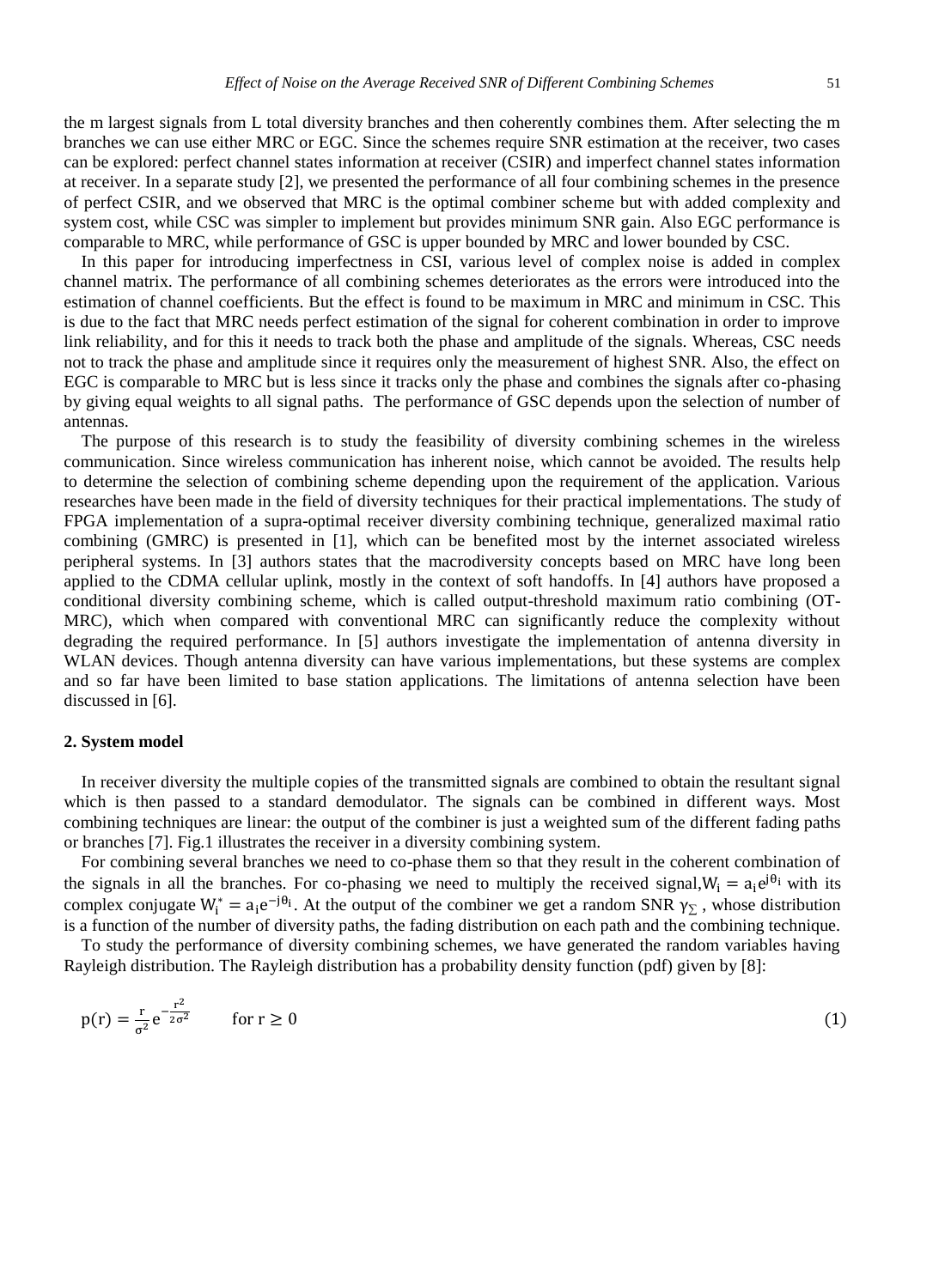

Fig. 1. The receiver in a diversity combining system

Where  $\sigma$  is the rms value of the received voltage signal or the standard deviation of the original complex Gaussian signal before envelope detection and  $\sigma^2$  is the time-average power of the received signal before envelope detrection.

The phase of a Rayleigh variable is uniformly distributed from  $[-\pi \pi]$ . Thus, pdf of phase is given as:

$$
p(\theta) = \frac{1}{2\pi} \qquad -\pi \le \theta \le \pi \tag{2}
$$

Probability density function of abs(r)

 $\circ$ simulation theory 0.6  $0.5$ <sup>z</sup> probability density, p(r) 0.4 0.3 0.2 0.1  $\mathbf{o}^{\prime}$ 0 1 2 3 4 5 6 7

Fig. 2. PDF of amplitude of a Rayleigh variable.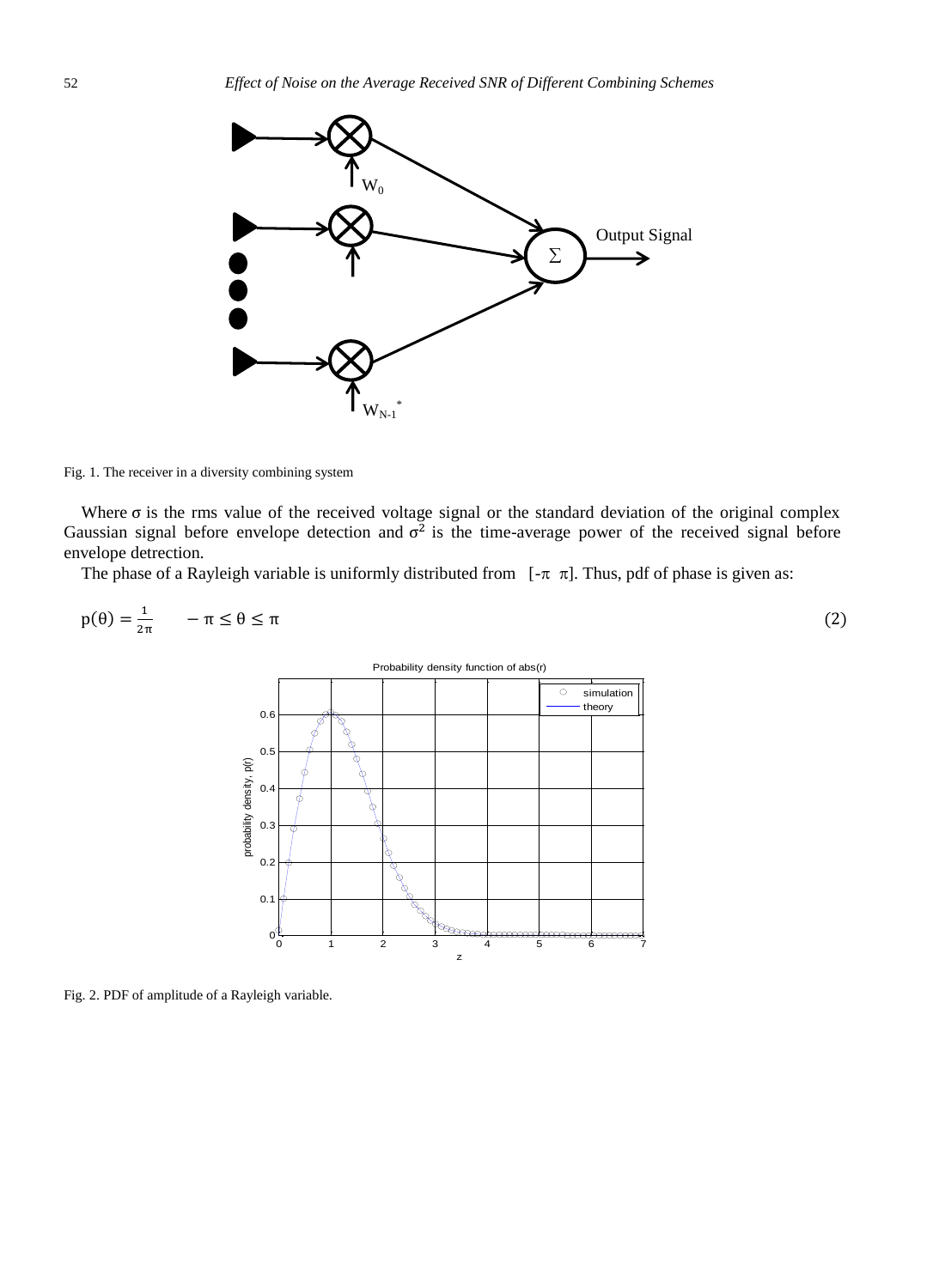

Fig. 3. PDF of phase of a Rayleigh variable.

Fig. 2 and Fig. 3 show the theoretical and simulated pdfs for the amplitude and phase of Rayleigh variable. In this paper to add imperfectness in the channel various levels of noise are added in the channel matrix H. We can represent the imperfect channel matrix  $H_N$  as:

$$
H_N = \sqrt{a} H + \sqrt{b} N \tag{3}
$$

In (2) a and b denotes the variance of channel matrix and variance of noise matrix respectively. Also, H and N are random variables with zero mean and unit variance. The variance of the  $H_N$  should also be unity which implies that  $a + b = 1$ . Thus we can introduce different levels of imperfectness. Referring to Table 1, the value of b/a represents the imperfectness level introduced in the channel.

If b/a is  $\infty$ , then it indicates that there is no CSI at the receiver, while the value of b/a = 1 indicates the scenario of perfect estimation.

| S.No.                       | a    | h    | <b>Imperfectness</b><br>level $(b/a)$ |
|-----------------------------|------|------|---------------------------------------|
|                             |      |      | $\infty$                              |
| $\mathcal{D}_{\mathcal{L}}$ | 0.25 | 0.75 | 3                                     |
| 3                           | 0.50 | 0.50 |                                       |
| 4                           | 0.75 | 0.25 | 0.33                                  |
|                             |      |      |                                       |

Table 1. Imperfectness levels

## **3. Results**

In our work [2], we have illustrated that as we increase the value of instantaneous SNR, the value of received end-to-end SNR increases in all the combining schemes following the different relationships in the presence of perfect CSIR. Also, we found that the MRC gives the maximum SNR gain and CSC gives the minimum. As we introduce the error in the channel matrix the performance of all the combining schemes starts deteriorating. Fig. 4 shows the condition when we have perfect CSIR.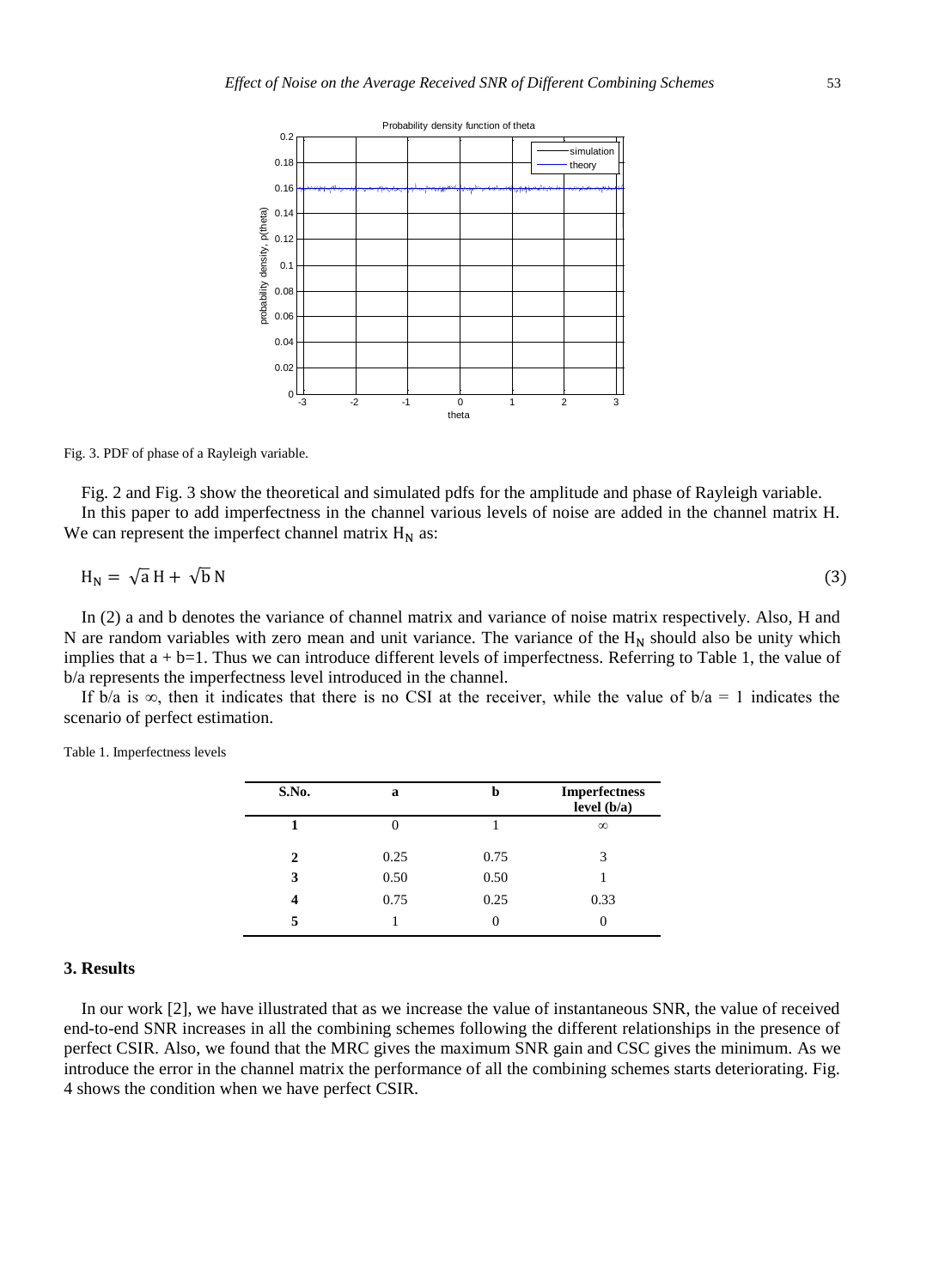

Fig. 4. Average received SNR for L=8, m=3 (for GSC), a=1 and b=0.

We added some error in the channel matrix by making  $b=0.25$  and  $a=0.75$ . We find that with the addition of error the performance of combining schemes deteriorates. Fig.5 shows the plots with the added noise. The effect is found to be in the following order:

# $MRC > EGC > GSC > CSC$

Table 2 shows the values at  $SNR = 5dB$ . It is evident from the values that the maximum difference in the value of SNR is found to be in MRC.



Fig. 5. Average received SNR for L=8, m=3 (for GSC), a=0.75 and b=0.25.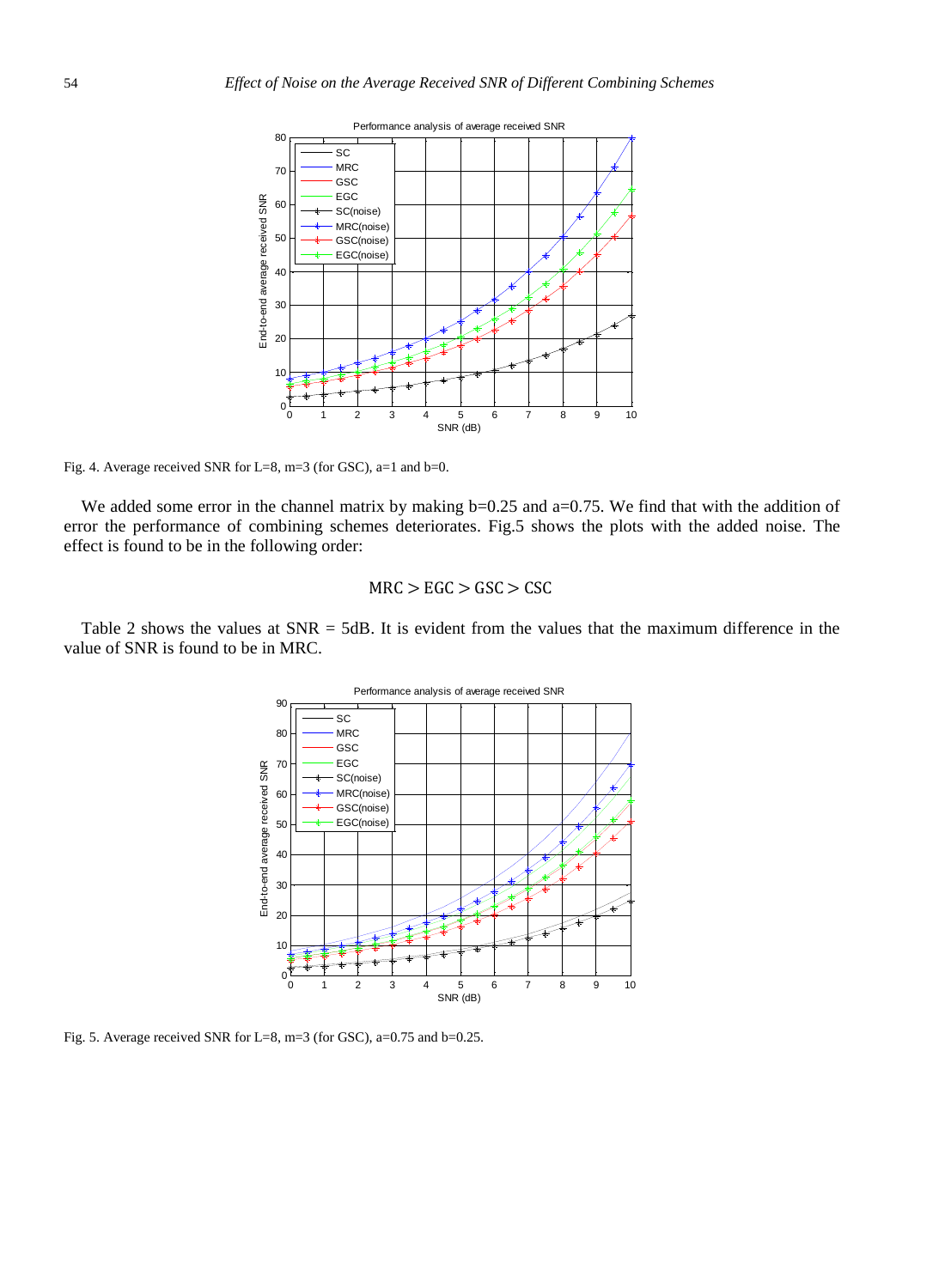Table 2. a=0.75 and b=0.25

| Technique used | At $SNR = 5dB$ | Difference |
|----------------|----------------|------------|
| SC             | 8.601          | 0.795      |
| SC(N)          | 7.806          |            |
| <b>MRC</b>     | 25.37          | 3.33       |
| MRC(N)         | 22.04          |            |
| <b>GSC</b>     | 18.26          | 2.2        |
| GSC(N)         | 16.06          |            |
| EGC            | 20.64          | 2.38       |
| EGC(N)         | 18.26          |            |
|                |                |            |



Fig. 6. Average received SNR for L=8, m=8 (for GSC), a=0.75 and b=0.25.



Fig. 7. Average received SNR for L=8, m=1 (for GSC), a=0.75 and b=0.25.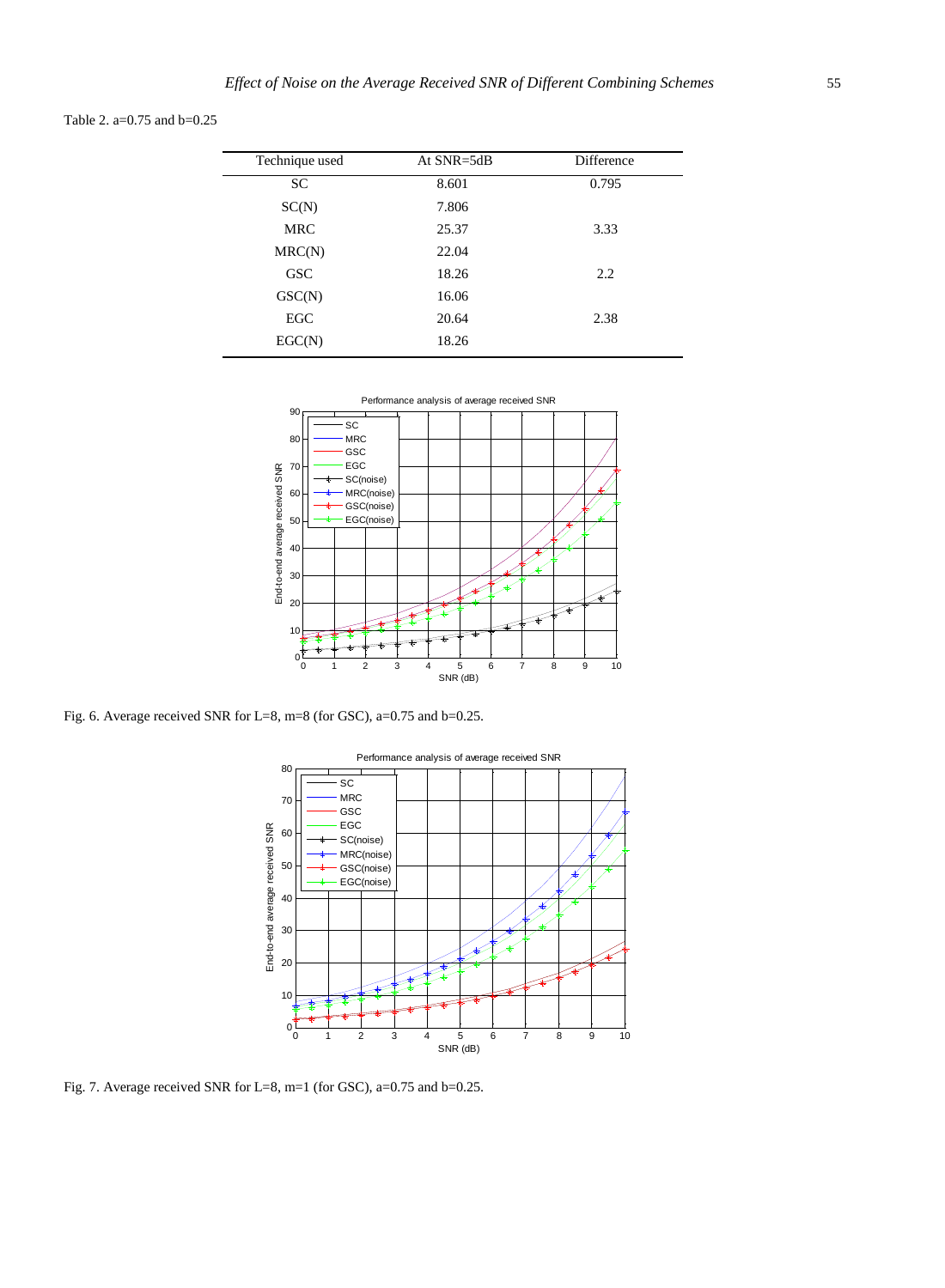Fig. 6 and Fig.7 indicates that the performance of GSC lies in the fact that how many number of antennas are being selected. It is indicative from the plots that GSC is upper bounded by MRC and lower bounded by CSC. In Fig. 8 we have taken both a and b as 0.5, i.e. we have 50% noise and 50% signal. The performance is being further deteriorated following the order:

$$
MRC > EGC > GSC > CSC
$$

Table 3 gives the value of SNR at 5dB for a=0.5 and b=0.5.



Fig. 8. Average received SNR for L=8, m=3 (for GSC), a=0.5 and b=0.5.

Next we have further increased the level of noise by making b=0.75 and a=0.25. Now, the level of noise is more than the signal. It further deteriorates the performance. Fig.9 and table 4 gives the results for the same. The order of deterioration in the performance is:

$$
MRC > EGC > GSC > CSC
$$

Table 3. a=0.5 and b=0.5

| Technique used | At $SNR = 5dB$ | Difference |
|----------------|----------------|------------|
| <b>SC</b>      | 8.47           | 1.809      |
| SC(N)          | 6.661          |            |
| <b>MRC</b>     | 25.28          | 7.55       |
| MRC(N)         | 17.73          |            |
| <b>GSC</b>     | 17.73          | 4.2        |
| GSC(N)         | 13.53          |            |
| <b>EGC</b>     | 20.55          | 5.14       |
| EGC(N)         | 15.41          |            |
|                |                |            |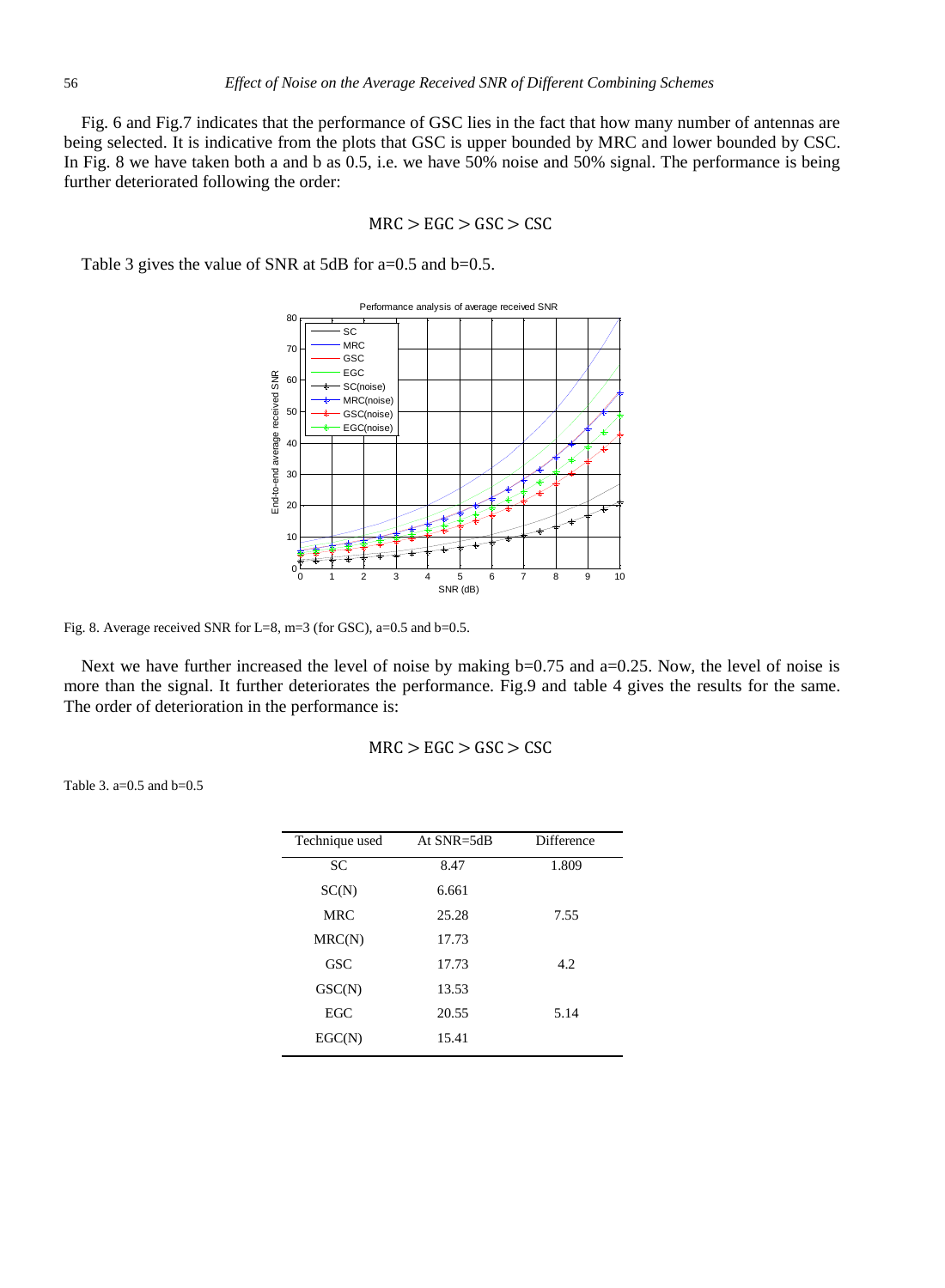

Fig. 9. Average received SNR for L=8, m=3 (for GSC), a=0.25 and b=0.75.

Table 4. a=0.25 and b=0.75

| Technique used | At SNR=5dB | Difference |
|----------------|------------|------------|
| <b>SC</b>      | 8.534      | 3.223      |
| SC(N)          | 5.311      |            |
| <b>MRC</b>     | 25.2       | 12.78      |
| MRC(N)         | 12.42      |            |
| GSC            | 17.79      | 7.848      |
| GSC(N)         | 9.942      |            |
| EGC.           | 20.47      | 8.05       |
| EGC(N)         | 12.42      |            |

Next we consider that we have no CSI at the receiver. Thus, we have the maximum error in the received signal. This condition is achieved by making  $a=0$  and  $b=1$ . The performance deteriorates appreciably in all the techniques. Fig.10 and table 5 shows the results for the same. The order in which performance deteriorates is:

$$
MRC > EGC > GSC > CSC
$$

## **4. Conclusions**

In this paper we have generated random variables having Rayleigh distribution and then implemented the different combining schemes. Then we studied the effect of addition of Gaussian noise to the channel matrix. To introduce imperfectness in the channel we have introduced different levels of noise to the channel matrix. Results for different values of a and b are presented. Both the condition of perfect CSI and imperfect CSI are studied. We found that though MRC gives the highest SNR gain, the effect of noise is maximum in MRC. While CSC gives the least SNR gain but the effect of noise is found to be minimum. EGC performance is comparable to MRC. Performance of GSC varies between MRC and CSC, depending upon the number of antennas selected. In the case of no CSI the result is found to be worse. Thus to have the improvement in the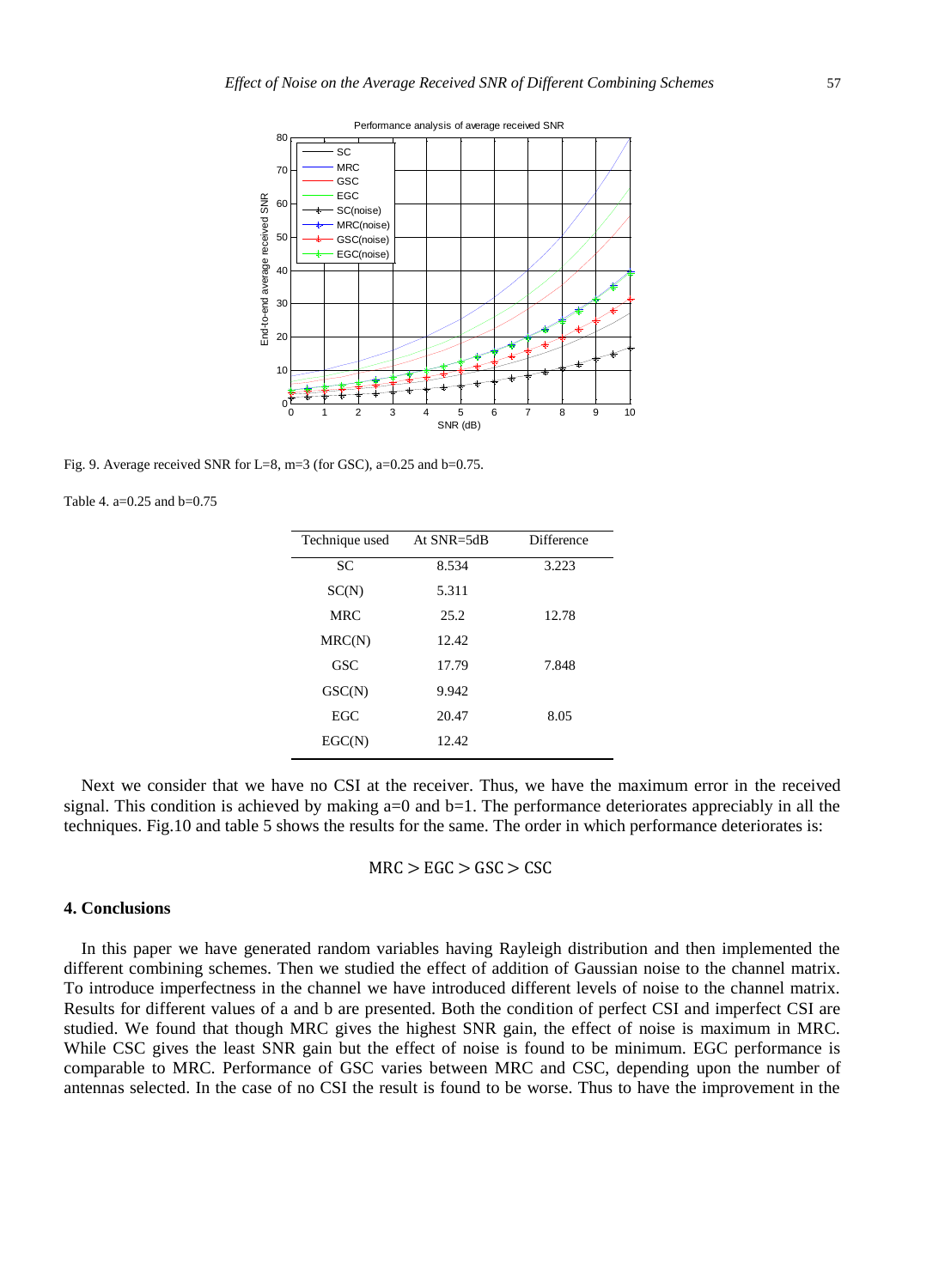link reliability we need to have perfect estimation of channel state. If we have perfect CSIR then MRC will be the optimal combiner scheme, but if we have lower value of CSIR or no CSIR, we must prefer to implement CSC. Also if we want SNR gain as well as less effect of noise then we must go for the implementation of either EGC or GSC, performance of GSC being subjected to the number of antennas being selected. All the results are evaluated with the help of Monte Carlo simulations in the MATLAB environment. It is expected that work presented in this paper will be helpful for incorporating diversity schemes in communication system.



Fig. 10. Average received SNR for L=8, m=3 (for GSC), a=0 and b=1

## Table 5.  $a=0$  and  $b=1$

| Technique used | At $SNR = 5dB$ | <b>Difference</b> |
|----------------|----------------|-------------------|
| <b>SC</b>      | 8.642          | 8.29              |
| SC(N)          | 0.3489         |                   |
| <b>MRC</b>     | 25.21          | 24.71             |
| MRC(N)         | 0.4983         |                   |
| GSC            | 17.85          | 17.38             |
| GSC(N)         | 0.4642         |                   |
| EGC            | 20.46          | 14.6              |
| EGC(N)         | 5.863          |                   |

## **References**

- [1] Rafic Ayoubi, Jean-Pierre Dubois, Rania Minkara, "FPGA Implementation of Generalized Maximal Ratio Combining Receiver Diversity", World Academy od Science, Engineering and Technology, 44, 2010.
- [2] Shivani Gupta, Dr. Himanshu Katiyar, "Comparative Study of Average Received SNR of Different Combining Schemes", ISRTEC-2012, KNIT, Sultanpur.
- [3] A. Viterbi, A. Viterbi, K. Gilhousen, and E. Zehavi, "Soft handoff extends CDMA cell coverage and increases reverse link capacity," IEEE J. Select. Areas Commun., vol. 12, pp. 1281–1288, Oct. 1994.